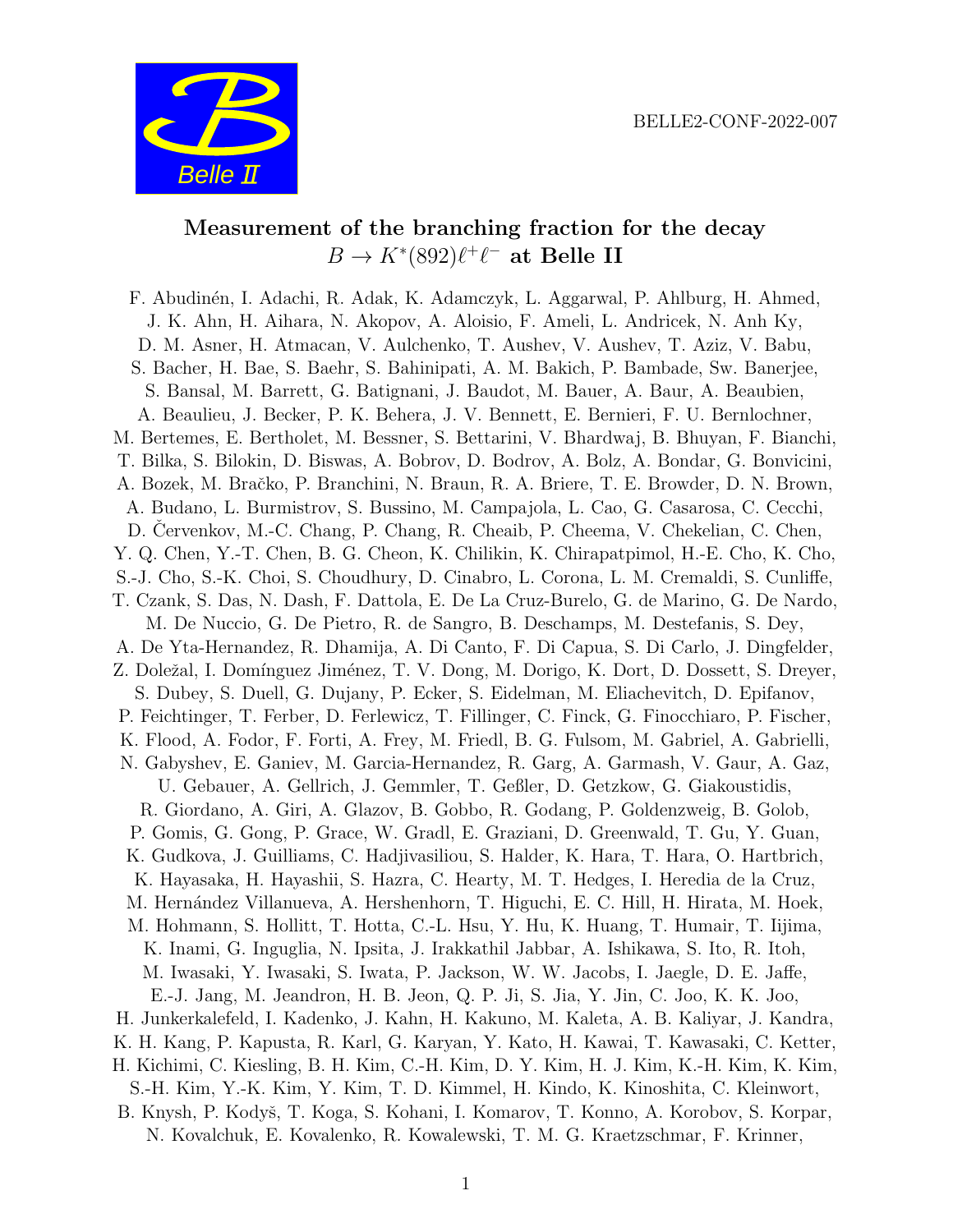P. Križan, R. Kroeger, J. F. Krohn, P. Krokovny, H. Krüger, W. Kuehn, T. Kuhr, J. Kumar, M. Kumar, R. Kumar, K. Kumara, T. Kumita, T. Kunigo, M. Künzel, S. Kurz, A. Kuzmin, P. Kvasnička, Y.-J. Kwon, S. Lacaprara, Y.-T. Lai, C. La Licata, K. Lalwani, T. Lam, L. Lanceri, J. S. Lange, M. Laurenza, K. Lautenbach, P. J. Laycock, R. Leboucher, F. R. Le Diberder, I.-S. Lee, S. C. Lee, P. Leitl, D. Levit, P. M. Lewis, C. Li, L. K. Li, S. X. Li, Y. B. Li, J. Libby, K. Lieret, J. Lin, Z. Liptak, Q. Y. Liu, Z. A. Liu, D. Liventsev, S. Longo, A. Loos, A. Lozar, P. Lu, T. Lueck, F. Luetticke, T. Luo, C. Lyu, C. MacQueen, M. Maggiora, R. Maiti, S. Maity, R. Manfredi, E. Manoni, S. Marcello, C. Marinas, L. Martel, A. Martini, L. Massaccesi, M. Masuda, T. Matsuda, K. Matsuoka, D. Matvienko, J. A. McKenna, J. McNeil, F. Meggendorfer, F. Meier, M. Merola, F. Metzner, M. Milesi, C. Miller, K. Miyabayashi, H. Miyake, H. Miyata, R. Mizuk, K. Azmi, G. B. Mohanty, N. Molina-Gonzalez, S. Moneta, H. Moon, T. Moon, J. A. Mora Grimaldo, T. Morii, H.-G. Moser, M. Mrvar, F. J. Müller, Th. Muller, G. Muroyama, C. Murphy, R. Mussa, I. Nakamura, K. R. Nakamura, E. Nakano, M. Nakao, H. Nakayama, H. Nakazawa, M. Naruki, Z. Natkaniec, A. Natochii, L. Nayak, M. Nayak, G. Nazaryan, D. Neverov, C. Niebuhr, M. Niiyama, J. Ninkovic, N. K. Nisar, S. Nishida, K. Nishimura, M. H. A. Nouxman, B. Oberhof, K. Ogawa, S. Ogawa, S. L. Olsen, Y. Onishchuk, H. Ono, Y. Onuki, P. Oskin, F. Otani, E. R. Oxford, H. Ozaki, P. Pakhlov, G. Pakhlova, A. Paladino, T. Pang, A. Panta, E. Paoloni, S. Pardi, K. Parham, H. Park, S.-H. Park, B. Paschen, A. Passeri, A. Pathak, S. Patra, S. Paul, T. K. Pedlar, I. Peruzzi, R. Peschke, R. Pestotnik, F. Pham, M. Piccolo, L. E. Piilonen, G. Pinna Angioni, P. L. M. Podesta-Lerma, T. Podobnik, S. Pokharel, L. Polat, V. Popov, C. Praz, S. Prell, E. Prencipe, M. T. Prim, M. V. Purohit, H. Purwar, N. Rad, P. Rados, S. Raiz, A. Ramirez Morales, R. Rasheed, N. Rauls, M. Reif, S. Reiter, M. Remnev, I. Ripp-Baudot, M. Ritter, M. Ritzert, G. Rizzo, L. B. Rizzuto, S. H. Robertson, D. Rodríguez Pérez, J. M. Roney, C. Rosenfeld, A. Rostomyan, N. Rout, M. Rozanska, G. Russo, D. Sahoo, Y. Sakai, D. A. Sanders, S. Sandilya, A. Sangal, L. Santelj, P. Sartori, Y. Sato, V. Savinov, B. Scavino, C. Schmitt, M. Schnepf, M. Schram, H. Schreeck, J. Schueler, C. Schwanda, A. J. Schwartz, B. Schwenker, M. Schwickardi, Y. Seino, A. Selce, K. Senyo, I. S. Seong, J. Serrano, M. E. Sevior, C. Sfienti, V. Shebalin, C. P. Shen, H. Shibuya, T. Shillington, T. Shimasaki, J.-G. Shiu, B. Shwartz, A. Sibidanov, F. Simon, J. B. Singh, S. Skambraks, J. Skorupa, K. Smith, R. J. Sobie, A. Soffer, A. Sokolov, Y. Soloviev, E. Solovieva, S. Spataro, B. Spruck, M. Starič, S. Stefkova, Z. S. Stottler, R. Stroili, J. Strube, J. Stypula, R. Sugiura, M. Sumihama, K. Sumisawa, T. Sumiyoshi, D. J. Summers, W. Sutcliffe, S. Y. Suzuki, H. Svidras, M. Tabata, M. Takahashi, M. Takizawa, U. Tamponi, S. Tanaka, K. Tanida, H. Tanigawa, N. Taniguchi, Y. Tao, P. Taras, F. Tenchini, R. Tiwary, D. Tonelli, E. Torassa, N. Toutounji, K. Trabelsi, I. Tsaklidis, T. Tsuboyama, N. Tsuzuki, M. Uchida, I. Ueda, S. Uehara, Y. Uematsu, T. Ueno, T. Uglov, K. Unger, Y. Unno, K. Uno, S. Uno, P. Urquijo, Y. Ushiroda, Y. V. Usov, S. E. Vahsen, R. van Tonder, G. S. Varner, K. E. Varvell, A. Vinokurova, L. Vitale, V. Vobbilisetti, V. Vorobyev, A. Vossen, B. Wach, E. Waheed, H. M. Wakeling, K. Wan, W. Wan Abdullah, B. Wang, C. H. Wang, E. Wang, M.-Z. Wang, X. L. Wang, A. Warburton, M. Watanabe, S. Watanuki, J. Webb,

S. Wehle, M. Welsch, C. Wessel, J. Wiechczynski, P. Wieduwilt, H. Windel, E. Won,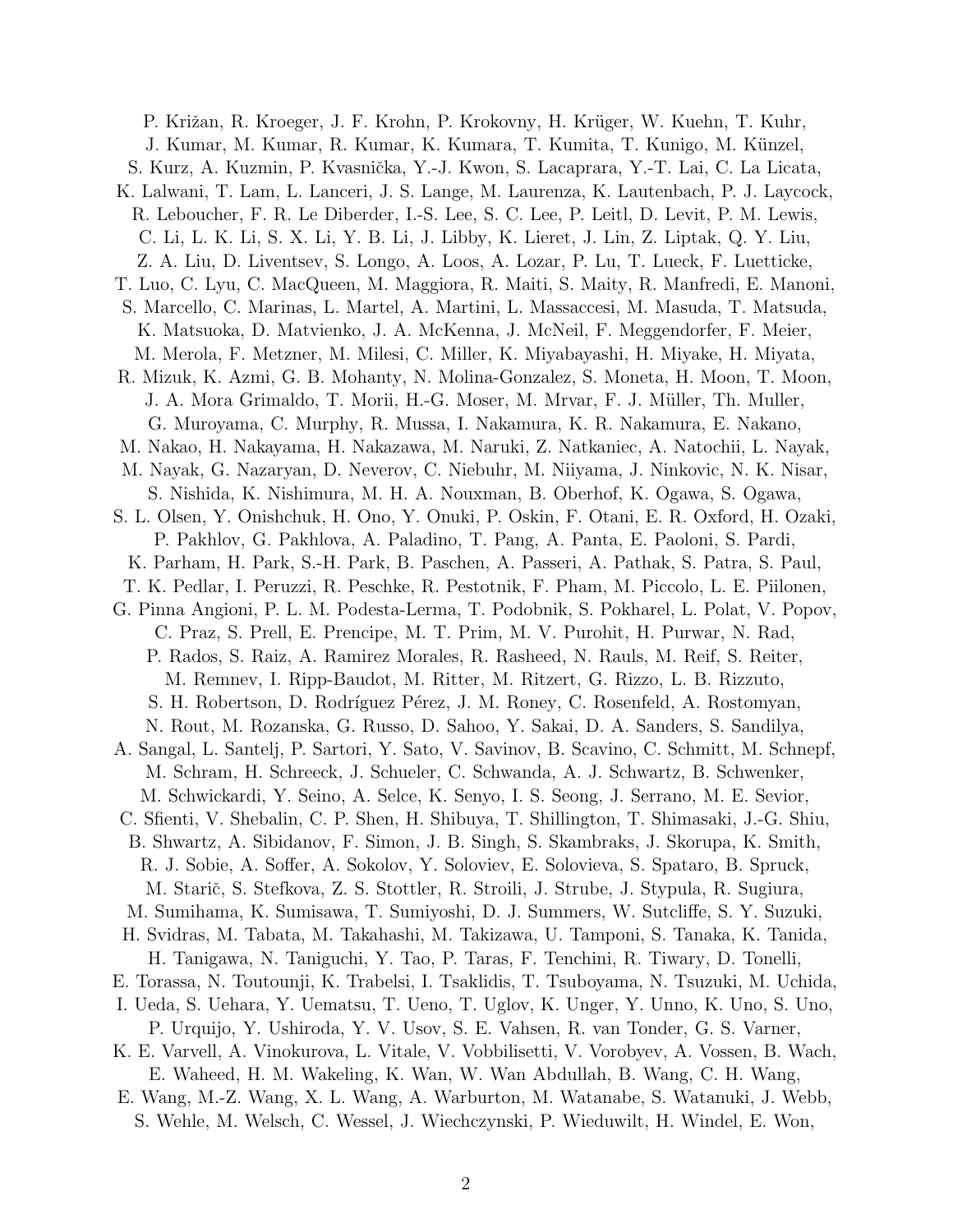L. J. Wu, X. P. Xu, B. D. Yabsley, S. Yamada, W. Yan, S. B. Yang, H. Ye, J. Yelton, I. Yeo, J. H. Yin, M. Yonenaga, Y. M. Yook, K. Yoshihara, T. Yoshinobu, C. Z. Yuan, Y. Yusa, L. Zani, Y. Zhai, J. Z. Zhang, Y. Zhang, Y. Zhang, Z. Zhang, V. Zhilich, J. Zhou, Q. D. Zhou, X. Y. Zhou, V. I. Zhukova, V. Zhulanov, and R. Žlebčík

### Abstract

We report a measurement of the branching fraction of  $B \to K^*(892)\ell^+\ell^-$  decays, where  $\ell^+\ell^ \mu^+\mu^-$  or  $e^+e^-$ , using electron-positron collisions recorded at an energy at or near the  $\Upsilon(4S)$ mass and corresponding to an integrated luminosity of 189 fb<sup>-1</sup>. The data was collected during 2019–2021 by the Belle II experiment at the SuperKEKB  $e^+e^-$  asymmetric-energy collider. We reconstruct  $K^*(892)$  candidates in the  $K^+\pi^-$ ,  $K^0_S\pi^+$ , and  $K^+\pi^0$  final states. The signal yields with statistical uncertainties are  $22 \pm 6$ ,  $18 \pm 6$ , and  $38 \pm 9$  for the decays  $B \to K^*(892)\mu^+\mu^-$ ,  $B \to K^*(892)e^+e^-$ , and  $B \to K^*(892)\ell^+\ell^-$ , respectively. We measure the branching fractions of these decays for the entire range of the dilepton mass, excluding the very low mass region to suppress the  $B \to K^*(892)\gamma(\rightarrow e^+e^-)$  background and regions compatible with decays of charmonium resonances, to be

$$
\mathcal{B}(B \to K^*(892)\mu^+\mu^-) = (1.19 \pm 0.31 \pm {}^{+0.08}_{-0.07}) \times 10^{-6},
$$
  
\n
$$
\mathcal{B}(B \to K^*(892)e^+e^-) = (1.42 \pm 0.48 \pm 0.09) \times 10^{-6},
$$
  
\n
$$
\mathcal{B}(B \to K^*(892)\ell^+\ell^-) = (1.25 \pm 0.30 \pm {}^{+0.08}_{-0.07}) \times 10^{-6},
$$

where the first and second uncertainties are statistical and systematic, respectively. These results, limited by sample size, are the first measurements of  $B \to K^*(892)\ell^+\ell^-$  branching fractions from the Belle II experiment.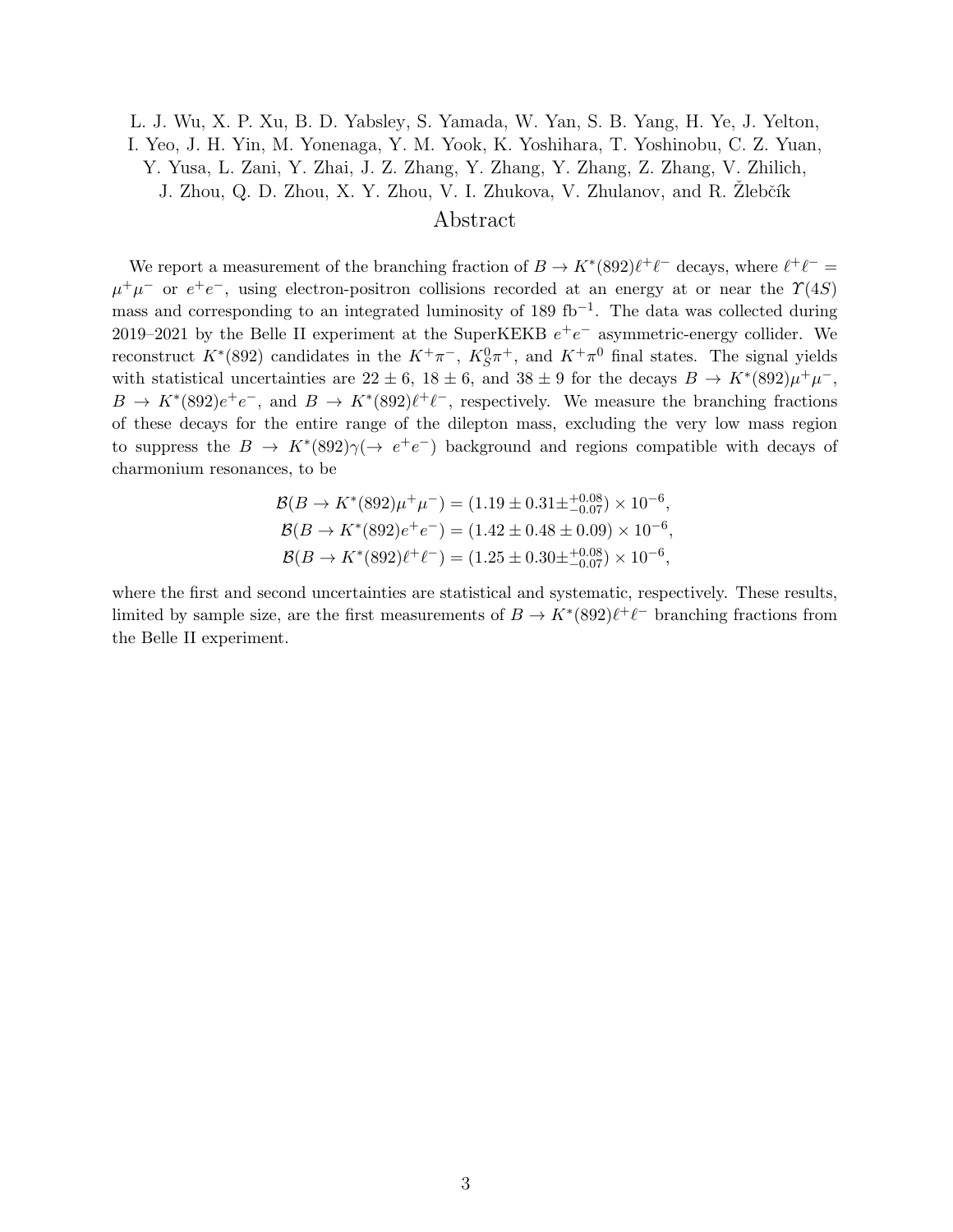#### 1. INTRODUCTION

The rare decays  $B \to K^*(892)\ell^+\ell^-$  involve a  $b \to s$  quark transition and are mediated by a flavor-changing neutral current. In the Standard Model (SM) they are forbidden at tree level and proceed through electroweak penguin or box amplitudes. As a consequence, these decays are highly suppressed and are sensitive to non-SM physics effects, which can enhance or suppress the amplitude of the decay or modify the angular distribution of the final-state particles. LHCb has made the most precise branching fraction measurement of  $B^0 \to K^*(892)^0(K^+\pi^-)\mu^+\mu^-$  *i.e.*,  $(9.04^{+0.16}_{-0.15} \pm 0.62) \times 10^{-7}$  [\[1\]](#page-10-0). The observation of these  $B \to K^*(892)\ell^+\ell^-$  decays is the first step toward the measurement of  $R_{K^*}$  in Belle II. The lepton-flavor universality ratio is defined as the branching-fraction ratio of the muon to electron channel

$$
R_{K^*} = \frac{\mathcal{B}(B \to K^*(892)\mu^+\mu^-)}{\mathcal{B}(B \to K^*(892)e^+e^-)}.
$$
\n(1)

It is a sensitive probe for non-SM physics [\[2,](#page-10-1) [3\]](#page-10-2). This  $R_{K^*}$  observable is theoretically clean as the SM prediction is unity with a small theoretical uncertainty [\[4,](#page-10-3) [5\]](#page-10-4). On the other hand, measurements of  $R_{K^*}$  for  $q^2 \in [0.045 - 1.1]$  and  $q^2 \in [1.1 - 6.0]$  GeV<sup>2</sup>/ $c^4$  differ by  $2.1 - 2.3\sigma$ and  $2.4 - 2.5\sigma$  from SM expectations [\[6\]](#page-10-5), which has attracted a lot of attention. While the precise measurement of  $R_{K^*}$  constitutes an important goal of Belle II, at present we show the first observation of the  $B \to K^*(892)\ell^+\ell^-$  decay and a measurement of its branching fraction using early electron-positron  $(e^+e^-)$  collision data. With a larger data sample we will measure the branching fraction more precisely as well as  $R_{K^*}$  to check the consistency with the SM. The decay modes considered for this analysis are  $B^0 \to K^{*0}(892)(K^+\pi^-)\ell^+\ell^-,$  $B^+ \to K^{*+}(892)(K_S^0\pi^+, K^+\pi^0)\ell^+\ell^-$ , where  $\ell^+\ell^- = \mu^+\mu^-$  or  $e^+e^-$ . The inclusion of the charge-conjugate decay mode is implied. From now on  $K^*$  will be used as a shorthand for  $K^*(892)^0$  and  $K^*(892)^+$ .

#### 2. THE BELLE II DETECTOR AND DATA SET

Belle II is a large-solid-angle magnetic spectrometer designed to study products of energyasymmetric  $e^+e^-$  collisions at a center-of-mass energy corresponding to the mass of the  $\Upsilon(4S)$  resonance. The detector is located at the interaction point of the SuperKEKB accelerator [\[12\]](#page-10-6). The detector's components are arranged in a cylindrical geometry around the beam pipe. The innermost region of the detector comprises two subdetectors, namely two layers of pixel detectors and four layers of double-sided silicon strip detectors. The combination of pixel detector and silicon strip detector constitutes the inner tracking system. The measurement of charge and momentum of charged particles is provided by a 56-layer central drift chamber, which also provides particle identification (PID) information by measuring specific ionization. A Cherenkov-light angle and time-of-propagation detector situated in the barrel region and a proximity-focusing aerogel ring-imaging Cherenkov counter placed in the forward region together constitute the core of the PID system. An electromagnetic calorimeter (ECL) consisting of CsI(Tl) crystals measures the energy of photons and provides electron identification. These subdetectors are located inside a superconducting solenoid coil with a 1.5 T magnetic field. The return yoke of the magnet is instrumented with plastic scintillators and resistive plate chambers to identify  $K<sub>L</sub><sup>0</sup>$  mesons and muons, forming the KLM subdetector. Further details about the detector can be found in Ref. [\[13\]](#page-10-7).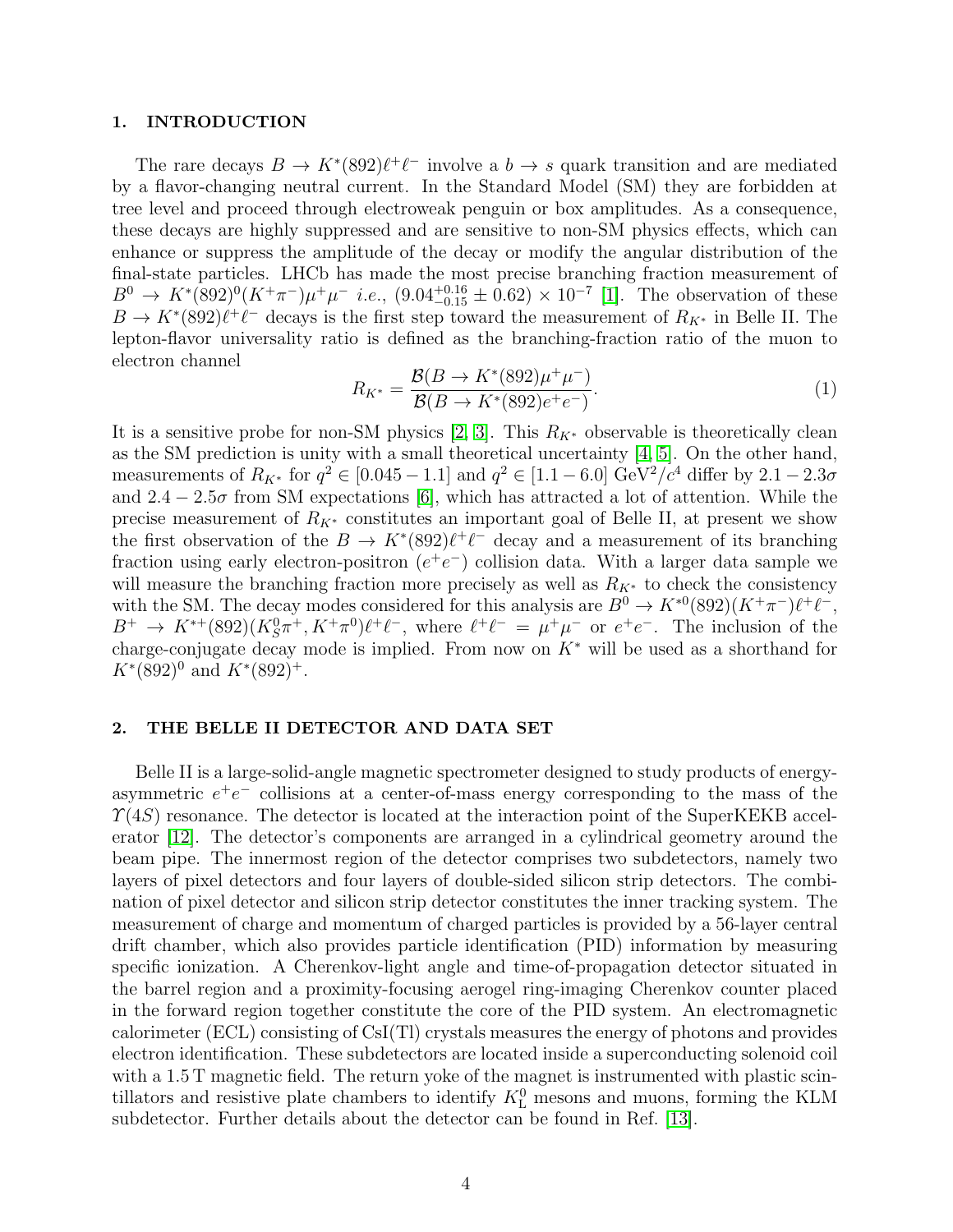The data sample used in this analysis was collected by Belle II in the period of 2019– 2021 at the  $\Upsilon(4S)$  resonance. The integrated luminosity is 189 fb<sup>-1</sup>, which is equivalent to  $197 \times 10^6$  BB events. To study the properties of signal events, optimize selection criteria, and determine detection efficiencies, we use ten million simulated  $B\overline{B}$  events in which one of the  $B$  decays to the channel of interest and the other  $B$  decays generically. This sample is referred to as signal Monte Carlo (MC). The events are generated using the EvtGen [\[14\]](#page-10-8) package. Geant4 [\[15\]](#page-10-9) is used to simulate the detector response. In addition, inclusive BB and  $q\bar{q}$  continuum (q denotes u, d, s, and c quark) MC samples, equivalent to an integrated luminosity of 1 ab<sup>-1</sup>, are used for background classification. The Belle II analysis software framework [\[16\]](#page-10-10) is used to process the simulated and collision data.

#### 3. EVENT SELECTION AND RECONSTRUCTION

Muons, electrons, and charged pions and kaons are reconstructed from charged particles originating near the  $e^+e^-$  collision point, with a distance of closest approach in the plane transverse to the beam axis  $(xy \text{ plane}) |d_0| < 2.0 \text{ cm}$  and along the beam axis (z direction)  $|d_z| < 4.0$  cm. A charged particle is identified as a  $K^{\pm}$  or  $\pi^{\pm}$  using  $\mathcal{P}(K/\pi) = \frac{L_K}{L_{\perp}}$  $L_K + L_\pi$ , where  $L_K$  and  $L_{\pi}$  are the likelihoods for the observed track to be consistent with a kaon or a pion, calculated by using information from all PID subdetectors. We require  $\mathcal{P}(K/\pi) > 0.6$ to select  $K^+$  and  $\mathcal{P}(\pi/K) > 0.6$  to select  $\pi^+$  candidates. The kaon (pion) selection efficiency is 86% (91%) and has a misidentification rate of 7% (8%) for pions (kaons). The  $\ell^{\pm}$  candidates are identified using  $\mathcal{P}(\ell) = \frac{L_{\ell}}{L_{\ell}}$  $L_e + L_{\mu} + L_{\pi} + L_K + L_p + L_d$ , where  $L_e$ ,  $L_{\mu}$ ,  $L_{\pi}$ ,  $L_K$ ,  $L_p$ , and  $L_d$  are the likelihoods of a track being an electron, muon, pion, kaon, proton, and deuteron, respectively. We select the muon candidates having  $P(\mu) > 0.9$  and a minimum momentum  $p(\mu)$  of 0.8 GeV/c to ensure the particle reaches the KLM subdetector, corresponding to an efficiency of 87% with 7% pion misidentification rate. Similarly, electron candidates are required to satisfy  $\mathcal{P}(e) > 0.9$  and  $p(e) > 0.4 \text{ GeV}/c$ . This selection has an efficiency of 94% with a 2% pion misidentification rate. For the electron selection, information from all subdetectors is used except the time-of-propagation subdetector to have better electron-pion separation. To recover energy loss due to possible bremsstrahlung, we search for photons inside multiple cones centered around the electron momentum direction; we also require the cluster energy of the selected photons to be greater than 0.075, 0.05, and 0.1 GeV in the forward endcap, barrel, and backward endcap ECL region, respectively. These requirements suppress low-energy photons resulting from particle interactions with detector material or the beam pipe. The  $K_S^0$  candidates are reconstructed from pairs of oppositely-charged particles, assumed to be pions, and are kinematically fit assuming they originate from a common vertex. In addition,  $K_S^0$  are further selected using a boosted deci-sion tree classifier [\[17\]](#page-10-11) that exploits momentum-dependent criteria on the  $K_S^0$  flight length in the transverse plane, the azimuthal angle between the momentum vector and the vector between the interaction point and the decay vertex of the  $K_S^0$  candidate, and the difference between  $d_z$  of the two tracks. The invariant mass for  $K^0_S$  candidates is required to be in the range [0.4876 – 0.5076] GeV/ $c^2$ , approximately  $\pm 3\sigma$  about the  $K^0_S$  known mass. The  $\pi^0$  candidates are reconstructed from pairs of photons each having an energy greater than 80, 30, or 60 MeV depending on whether the photon is detected in the forward, barrel, or backward region of the ECL, respectively. The higher energy requirements in the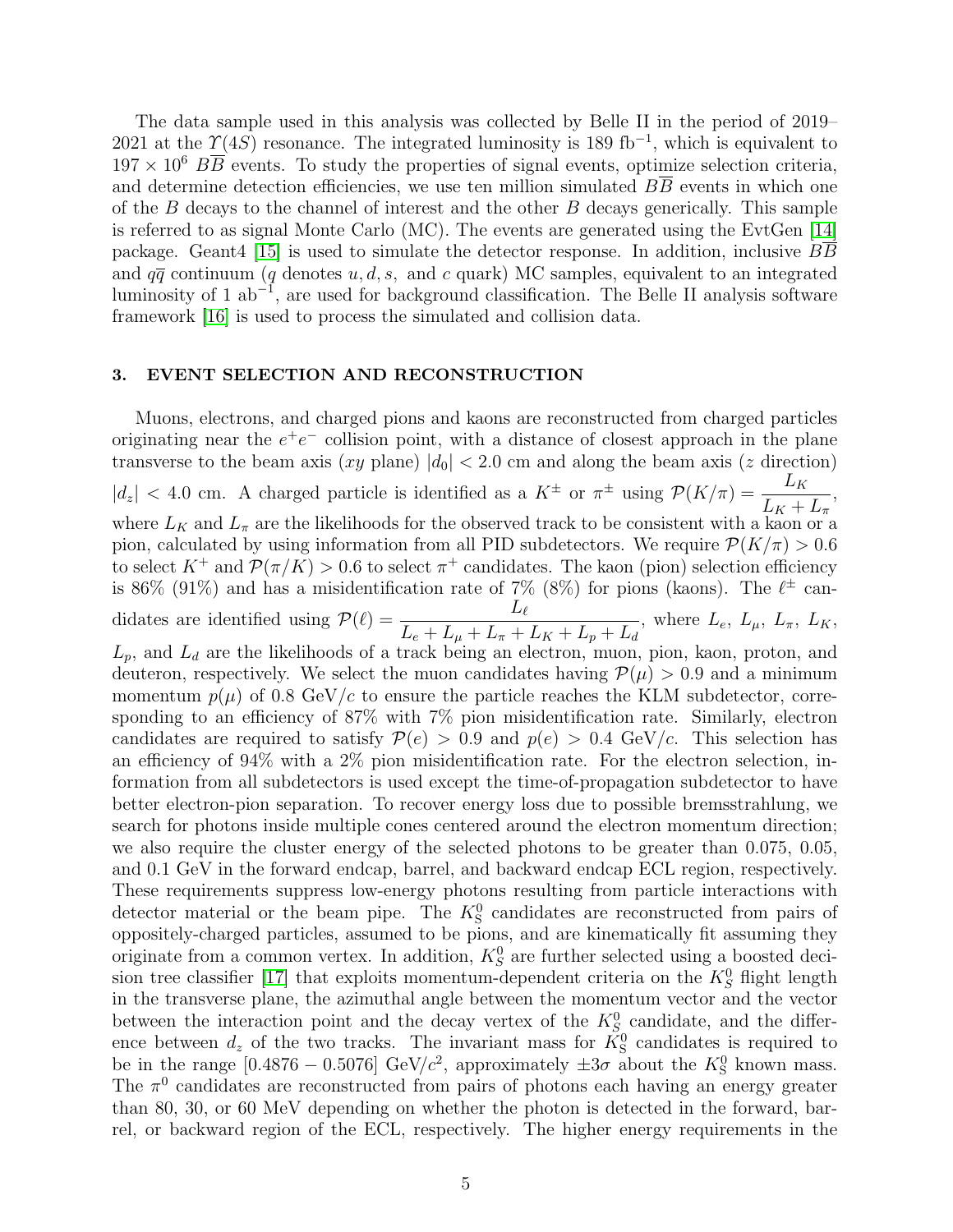endcaps suppress low-energy beam background photons. Additional requirements such as ECL-cluster polar angle, number of crystals associated with the cluster, azimuthal angle difference between the two final state photons, and angle between the photons are imposed to suppress random  $\gamma\gamma$  pairs. The invariant mass for  $\pi^0$  candidates is required to be in the range [0.1215 – 0.1415] GeV/ $c^2$ , which is  $\pm 3\sigma$  around the  $\pi^0$  known mass.

The  $K^*$  candidates are reconstructed by combining a kaon  $(K^+$  or  $K^0_S)$  with a pion  $(\pi^-)$ or  $\pi^0$ ). We retain K<sup>\*</sup> candidates inside the invariant-mass window [0.796, 0.996] GeV/ $c^2$ , which corresponds to around four times the natural width of the  $K^*$  meson. A  $K^*$  is combined with two oppositely charged leptons to form a B meson. To distinguish signal from background events, two kinematic variables are used, the beam-energy-constrained mass  $M_{\rm bc} = \sqrt{E_{\rm beam}^{*2} - p_B^{*2}}$  and the energy difference  $\Delta E = E_B^* - E_{\rm beam}^*$ . Here,  $E_{\rm beam}^*$  is the beam energy, and  $p_B^*$  and  $E_B^*$  are the momentum and energy of the B meson, respectively. These quantities are calculated in the  $e^+e^-$  center-of-mass frame. The constraints on these variables are  $5.2 < M_{\text{bc}} < 5.29 \text{ GeV}/c^2$  and  $-0.15 < \Delta E < 0.1 \text{ GeV}$ . For signal events, the  $M_{bc}$  distribution peaks at the nominal B meson mass and the  $\Delta E$  distribution peaks at zero.

#### 4. BACKGROUND SUPPRESSION

The major sources of backgrounds are from charmonium resonances, continuum, inclusive BB, and events that mimic the signal decay (peaking background). The background from  $B \to J/\psi(\ell^+\ell^-)K^*$  and  $B \to \psi(2S)(\ell^+\ell^-)K^*$  decays is suppressed by the dilepton mass  $(M(\ell^+\ell^-))$  vetoes

$$
J/\psi
$$
:  $M(\mu^+\mu^-) \notin [2.946, 3.176]$  GeV/ $c^2$ ,  $M(e^+e^-) \notin [2.846, 3.176]$  GeV/ $c^2$ , and  $\psi(2S)$ :  $M(\mu^+\mu^-) \notin [3.539, 3.719]$  GeV/ $c^2$ ,  $M(e^+e^-) \notin [3.439, 3.719]$  GeV/ $c^2$ .

The vetoed  $B \to J/\psi(\ell^+\ell^-)K^*$  events are used as control channel. The background from  $B \to K^*\gamma$  decays to the  $B \to K^*e^+e^-$  channel due to photon conversion is suppressed by requiring the dilepton mass to be  $M(e^+e^-) > 0.14 \text{ GeV}/c^2$ . Two major sources of background remain, continuum and inclusive  $B\overline{B}$  events. For continuum background, light-quark pairs produce two back-to-back jets because they have a lower mass and hence higher momentum compared to B mesons. The main sources of backgrounds from inclusive BB processes are from opposite-side or same-side semileptonic decay, hadronic B decays where one or more particles are misidentified as leptons, and background from misreconstructed  $K^*$ 's due to misidentification and swapping of daughter particles. In opposite-side semileptonic decay both B mesons decay semileptonically and the final state leptons are misreconstructed as signal, whereas in same-side semileptonic decay one B meson decays semileptonically followed by semileptonic decay of a daughter  $D$  meson, and the final state leptons are misreconstructed as signal.

A multivariate discriminant based on a boosted decision tree [\[17\]](#page-10-11) is used to separate signal and background. It is trained separately for each mode using the following event shape, vertex quality, and kinematic variables, known to provide statistical discrimination between signal and background:

- ratio of the second to zeroth Fox-Wolfram moments [\[18\]](#page-10-12),
- cosine of the angle between the  $B$  flight direction and the beam axis,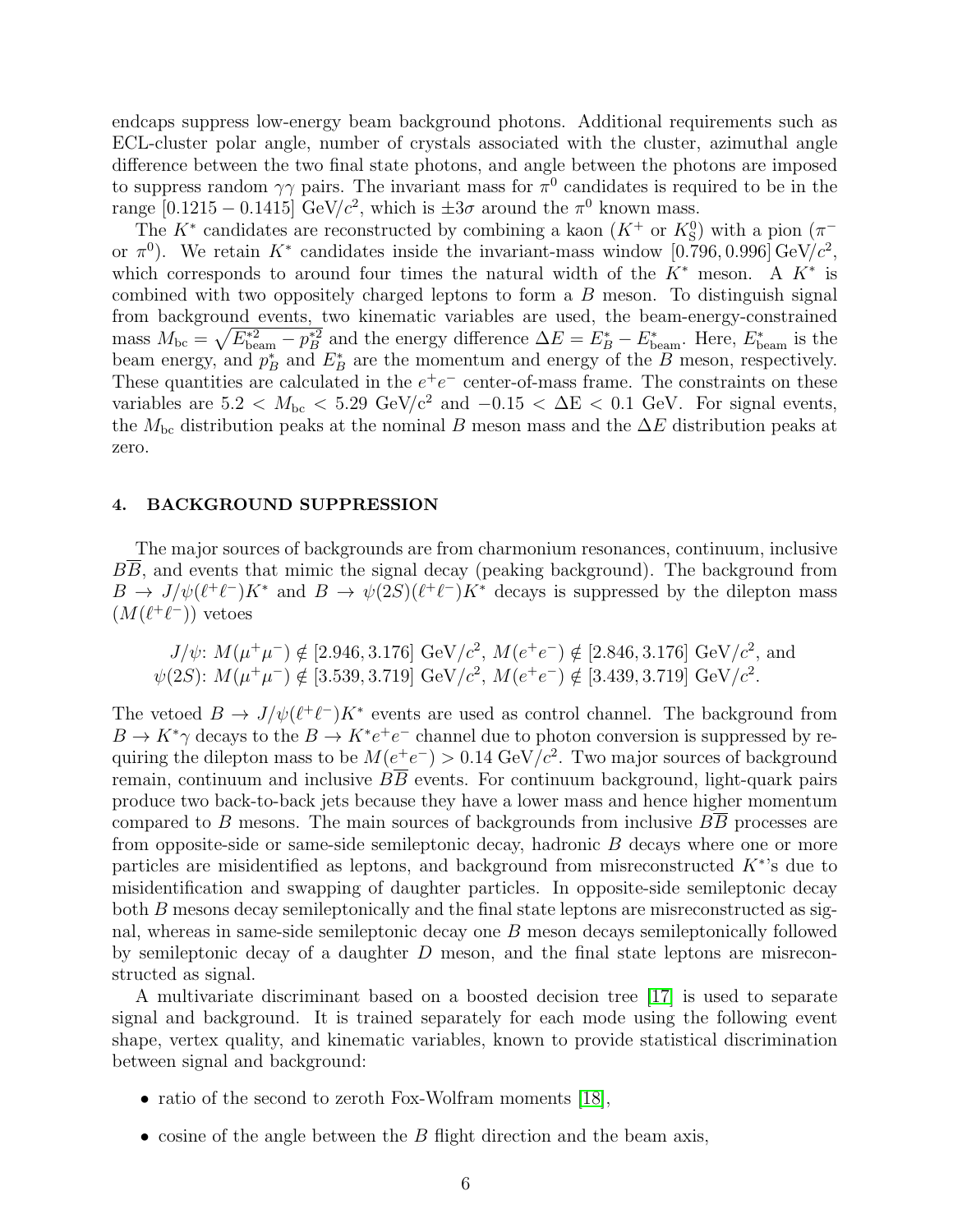- cosine of the angle between the thrust axis of the  $B$  candidate and that of the rest of the event in the CM frame [\[19\]](#page-10-13),
- magnitude of the signal  $B$  thrust,
- longitudinal separation between the signal  $B$  decay vertex and that of the other  $B$ ,
- separation between the two lepton tracks in the *z*-direction,
- signal  $B$  vertex probability,
- sum of the energies of the tracks and clusters of the rest of the event, and
- momentum flow into concentric cones around the thrust axis of a reconstructed B candidate [\[20\]](#page-10-14).

For training and testing the MVA, we use two independent MC data sets, each having an equal number of background and correctly reconstructed signal events. For each mode, a selection is applied on the MVA output to maximize the figure of merit  $\frac{S}{\sqrt{S}}$  $\sqrt{(S+B)}$ , where  $S$  and  $B$  are the expected number of signal and background events in the signal region determined from simulation. The MVA rejects approximately 98% of the background, with an approximate signal loss ranging between 30% and 35% depending on the decay channel.

For the dimuon decay modes, misreconstructed events for which  $M_{bc}$  and  $\Delta E$  lie in the signal region are observed. These backgrounds are due to hadrons misidentified as muons and mistakenly associated with the signal decay. They are suppressed using vetoes. The veto windows are decided by changing particle mass hypotheses depending on the decay mode. For the  $B^0 \to K^{*0}(K^+\pi^-)\mu^+\mu^-$  channel, the following event veto selections are applied to suppress peaking background: (a) a veto on the pion-muon invariant mass  $M(\pi^{-}\mu^{+}) \notin$ [3.06, 3.11] GeV/ $c^2$  is applied to suppress  $B^0 \to J/\psi(\mu^+\mu^-)K^{*0}(K^+\pi^-)$  decays where the  $\pi^-$  is misidentified as a  $\mu^-$ , and the  $\mu^-$  as a  $\pi^-$ ; (b) a veto on the kaon-pion-muon invariant mass  $M(K^+\pi^-\mu^-) \notin [1.86, 1.885] \text{ GeV}/c^2$  is applied to suppress  $B^0 \to D^-(K^+\pi^-\pi^-)\pi^+$ decays where a  $\pi^-$  from  $D^-$  decay and the  $\pi^+$  from B decay are misidentified as muons; (c) a veto on the kaon-muon invariant mass  $M(K^+\mu^-) \notin [1.82, 1.9]$  GeV/ $c^2$  is applied where the  $\pi^-$  from  $\overline{D^0} \to K^+\pi^-$  decays is misidentified as a  $\mu^-$ . For the  $B^+ \to K^{*+}(K^0_S\pi^+)\mu^+\mu^$ channel, two vetoes are applied: (a) a veto on the pion-muon invariant mass  $M(\pi^+\mu^-) \notin$ [3.085, 3.105] GeV/ $c^2$  is applied to suppress  $B^+ \to J/\psi(\mu^+\mu^-)K^{*+}(K^0_S\pi^+)$  decays where the  $\pi^+$  candidate is misidentified as a  $\mu^+$  and vice versa; (b) a veto in the kaon-pionmuon invariant mass,  $M(K_S^0 \pi^+ \mu^-) \notin [1.857, 1.87] \text{ GeV}/c^2$  is applied to suppress  $B^+ \to$  $\overline{D^0}(K^0_S\pi^+\pi^-)\pi^+$  decays where a  $\pi^-$  from  $\overline{D^0}$  decay and the  $\pi^+$  from  $B$  decay are misidentified as muons. For the  $B^+ \to K^{*+}(K^+\pi^0)\mu^+\mu^-$  channel, a veto on the kaon-pion-muon invariant mass  $M(K^+\pi^0\mu^-) \notin [1.855, 1.87] \text{ GeV}/c^2$  is applied to suppress  $B^+ \to \overline{D^0}(K^+\pi^0\pi^-)\pi^+$ decays where a  $\pi^-$  from  $\overline{D^0}$  decay and a  $\pi^+$  from B decay are misidentified as muons. These vetoes suppress the peaking backgrounds with a loss of  $0.5\% - 6.0\%$  in signal efficiency, depending on the decay mode.

After applying all the selection criteria, the candidate multiplicity per event ranges between 1.04 and 1.24, it is higher for the  $B^+ \to K^{*+}(K^+\pi^0)\ell^+\ell^-$  channel due to fake  $\pi^0$ 's. In case of multiple candidates, we retain the one having  $|\Delta E|$  closest to zero. The efficiency to select the correctly reconstructed signal from an event with multiple reconstructed B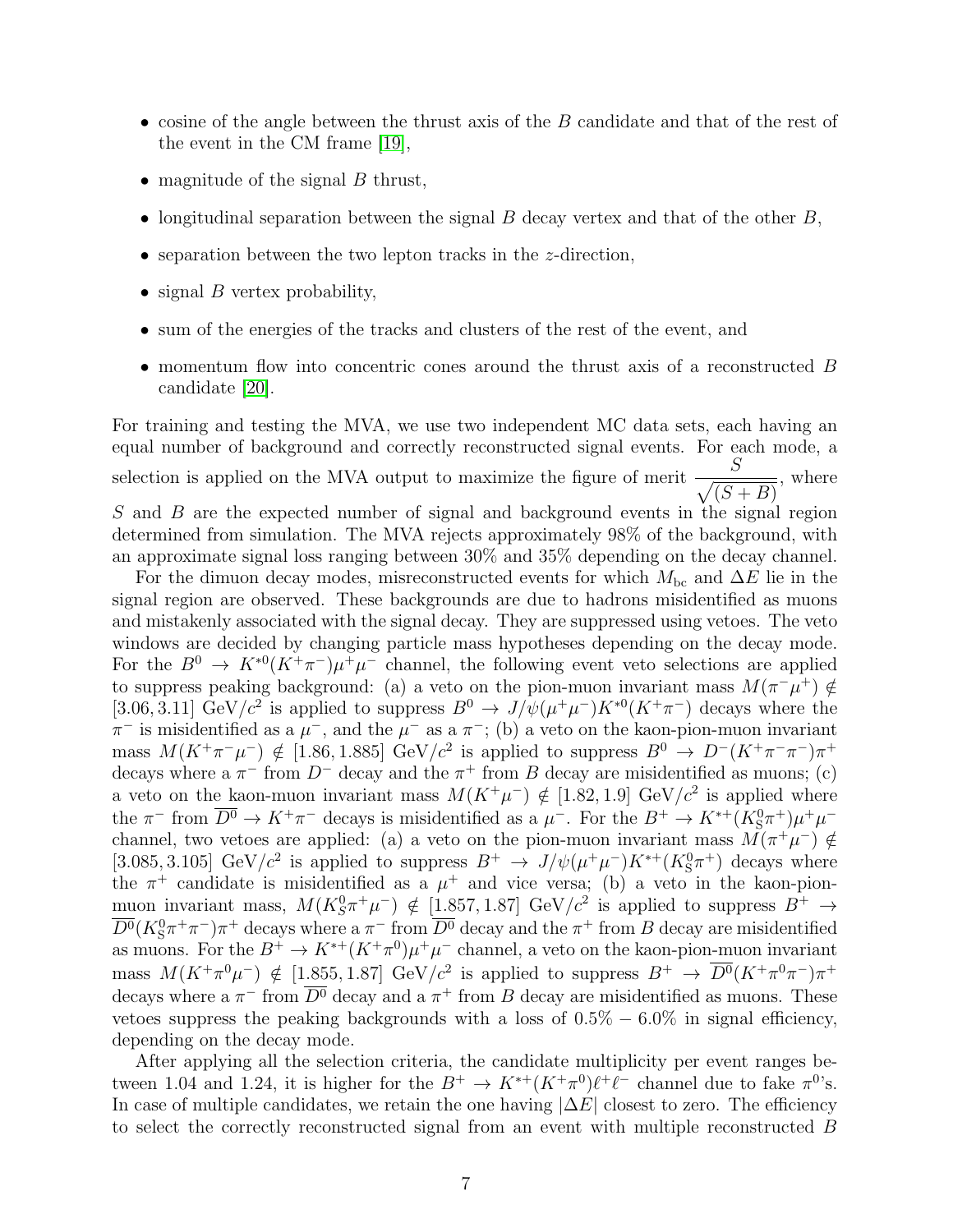candidates varies from 50−85% depending on the decay mode. We check in simulation that the bias introduced by this criterion is negligible in our sample.

### 5. SIGNAL YIELD EXTRACTION

The signal yields are extracted from two-dimensional extended maximum-likelihood fits to the unbinned  $M_{bc}$  and  $\Delta E$  distributions, combining both charged and neutral B samples. The probability density functions (PDFs) for correctly reconstructed signal events for  $M_{\rm bc}$ and  $\Delta E$  are modeled with a Gaussian and the sum of a Crystal ball [\[22\]](#page-10-15) and a Gaussian, respectively. The backgrounds are modeled with the ARGUS shape [\[23\]](#page-10-16) and a straight line for  $M_{bc}$  and  $\Delta E$ , respectively. The signal PDF parameters are fixed to those of the  $B \to J/\psi(\ell^+\ell^-)K^*$  control channel and the background parameters are determined by the fit to data. The fit procedure is validated on simplified simulated experiments as well as on events reconstructed in the  $B \to J/\psi(\ell^+\ell^-) K^*$  control channel. Signal-enhanced projection plots for  $B \to K^* \mu^+ \mu^-$ ,  $B \to K^* e^+ e^-$ , and  $B \to K^* \ell^+ \ell^-$  are shown in Fig. [1.](#page-8-0)

## <span id="page-7-0"></span>6. EFFICIENCY CORRECTIONS AND SYSTEMATIC UNCERTAINTIES

The difference in efficiency between data and simulation due to the PID selection for charged hadrons is calculated using a  $D^{*+} \to D^{0}(K^{-}\pi^{+})\pi^{+}$  control sample. The corrections are calculated as functions of momentum and cosine of the polar angle and ranges from 97%−99%. We assign a systematic uncertainty of 0.4% for kaon and 2.5% for pion selection, respectively. The uncertainty due to lepton identification is investigated as a function of momentum and polar angle using  $J/\psi \to \ell^+\ell^-$ ,  $e^+e^- \to e^+e^-\ell^+\ell^-$ , and  $e^+e^- \to e^+e^$ samples. The correction to the signal MC efficiency is in the range  $91\% - 98\%$  and the associated systematic uncertainties are  $_{-0.8}^{+1.9\%}$  and  $_{-0.5}^{+0.9\%}$  for muon and electron identification, respectively. An uncertainty of 2.0% is assigned from comparing the reconstruction efficiency of  $K^0_S$  between data and simulation, using  $D^{*+} \to D^0(K^0_S \pi^+ \pi^-) \pi^+$  decays; the correction factor is compatible with one. The difference in reconstruction efficiency for  $\pi^{0}$ 's between data and simulation is studied by comparing the yield of  $\eta \to \pi^0 \pi^0 \pi^0$  decays, and an uncertainty of 3.4% is assigned for  $\pi^0$  selection; the correction factor is compatible with one. We assign a systematic uncertainty of 0.3% for each charged particle using an  $e^+e^- \to \tau^+\tau^$ sample, which accounts for the data-simulation discrepancies in the reconstruction of charged particles, and we linearly add this systematic uncertainty for each final-state charged particle. The uncertainty due to the requirements on MVA criteria to suppress background is studied in the  $B \to J/\psi(\ell^+\ell^-)K^*$  control channel, and is 1.3% – 1.7% depending on the decay mode, with a correction of  $95\% - 99\%$ . The uncertainty due to the limited sample size of signal MC is less than 0.5%. The systematic due to signal cross feed (misreconstructed signal candidates) is found to be less than 1% and is obtained by varying the fraction determined from signal MC within  $\pm 50\%$ , and modeling the PDF accordingly. The deviation of the signal yield from the nominal fit value is given as a systematic uncertainty. Shape parameters of the PDFs fixed in the nominal fit are varied by  $\pm 1\sigma$  around their mean values, and the 0.5−1.0% change in signal yield with respect to the nominal fit result is taken as a systematic uncertainty. The systematic uncertainty in the branching fractions of  $\mathcal{B}(\Upsilon(4S) \to B^+B^-)$ and  $\mathcal{B}(\Upsilon(4S) \to B^0 \overline{B^0})$  is 1.2% [\[24\]](#page-10-17). A systematic uncertainty of 2.9% is assigned to the estimate of the number of  $B\overline{B}$  events.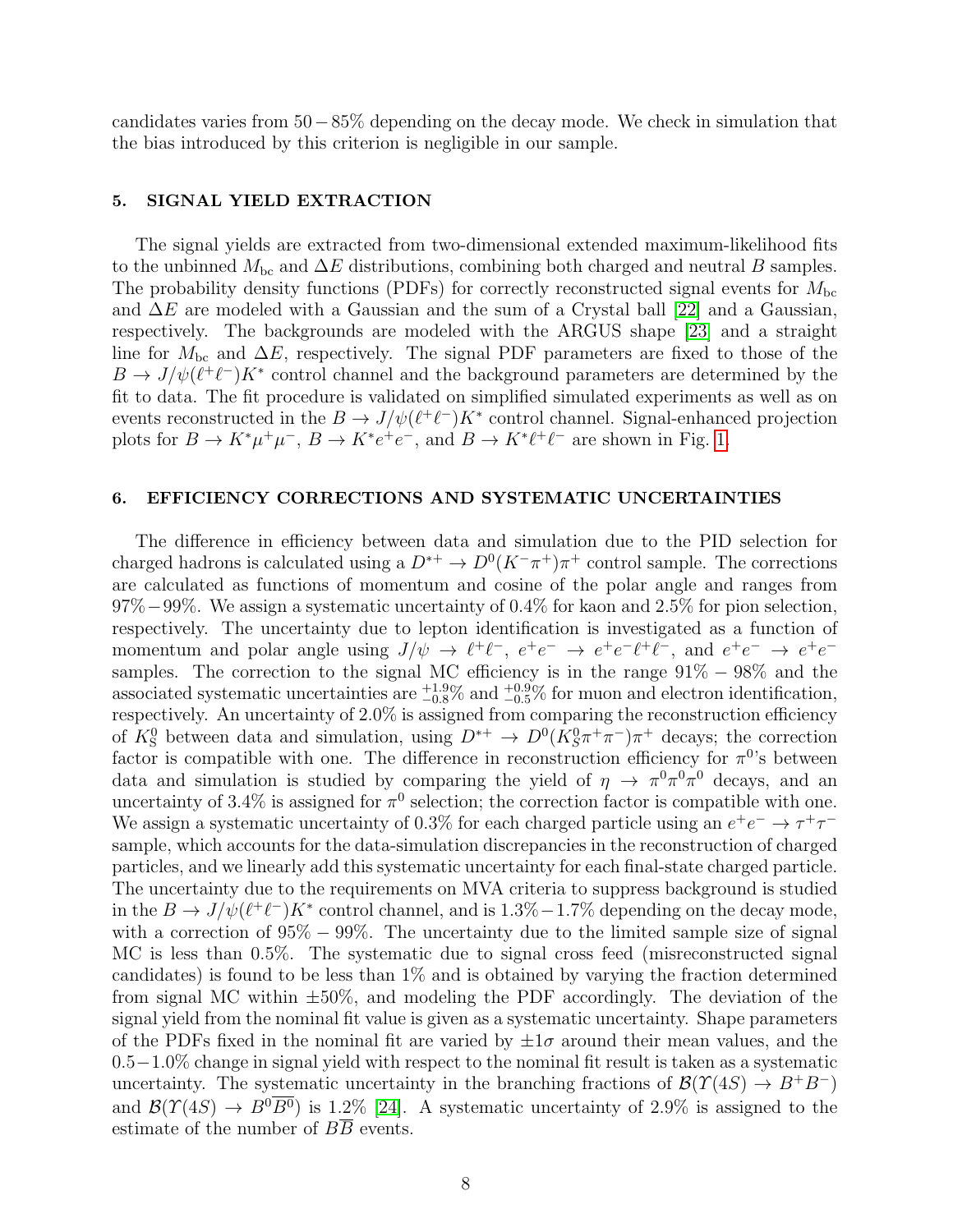

<span id="page-8-0"></span>Figure 1. Distributions of  $M_{bc}$  (left) and  $\Delta E$  (right) for  $B \to K^* \mu^+ \mu^-$  (top),  $B \to K^* e^+ e^-$ (middle), and  $B \to K^* \ell^+ \ell^-$  (bottom). Points with error bars are superimposed on the blue (solid) curve, which shows the total fit function, while red (solid) and black (dotted) lines represent the signal and background components, respectively. Candidates shown in the  $\Delta E$  distributions are restricted to  $M_{\text{bc}} \in [5.27, 5.29] \text{ GeV}/c^2$  range and the  $M_{\text{bc}}$  distributions are restricted to  $\Delta E \in [-0.05, 0.05]$  GeV.

We summarize the systematic uncertainties in Table [I.](#page-9-0) The individual sources of uncertainties are assumed to be independent and the corresponding uncertainties are added in quadrature to determine the total uncertainty.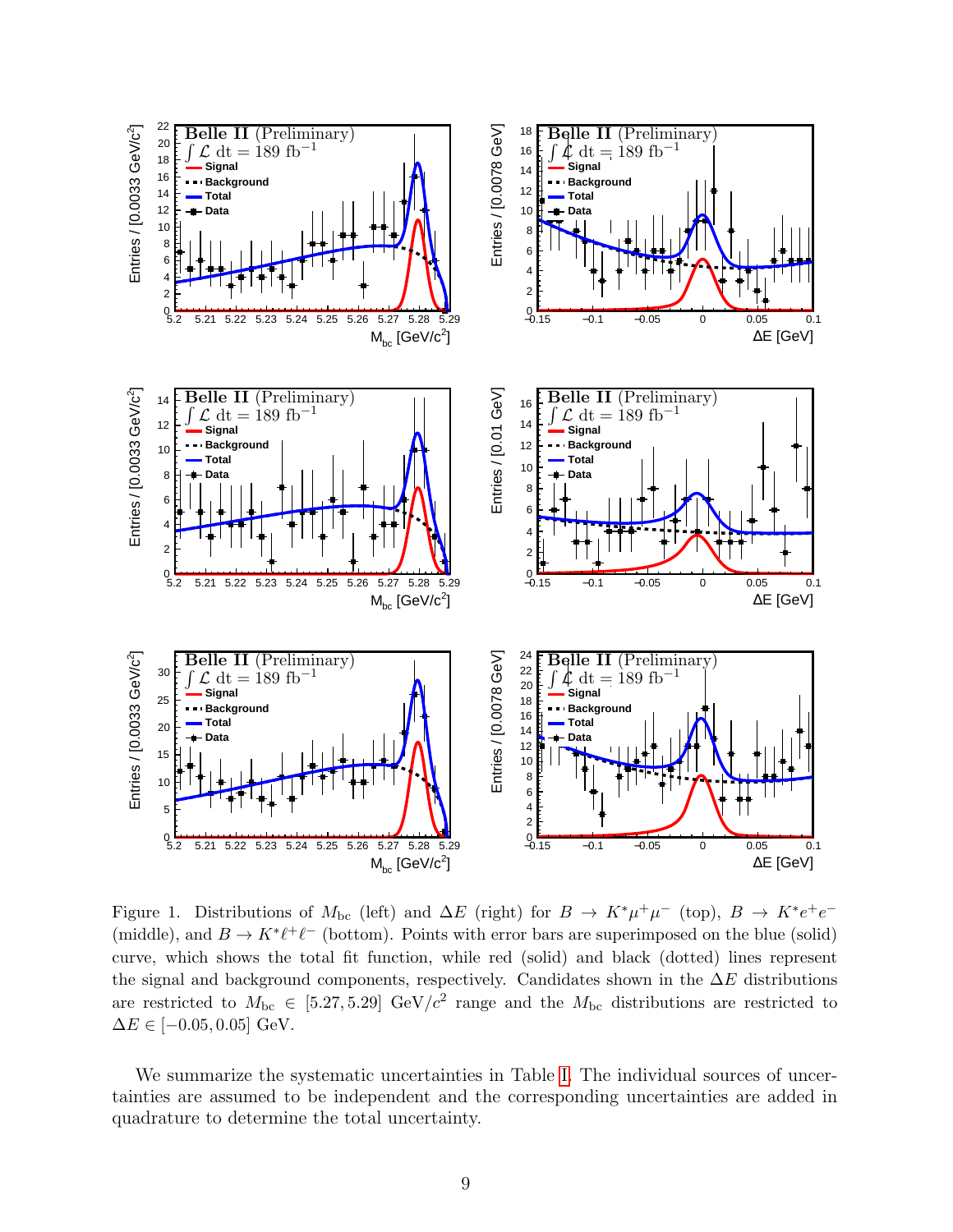| Source                                                                                   | Systematic $(\%)$ |
|------------------------------------------------------------------------------------------|-------------------|
| Kaon identification                                                                      | 0.4               |
| Pion identification                                                                      | 2.5               |
| Muon identification                                                                      | $+1.9$<br>$-0.8$  |
| Electron identification                                                                  | $+0.9$<br>$-0.5$  |
| $K_S^0$ identification                                                                   | 2.0               |
| $\pi^0$ identification                                                                   | 3.4               |
| Tracking                                                                                 | $1.2 - 1.5$       |
| MVA selection                                                                            | $1.3 - 1.7$       |
| Simulated sample size                                                                    | ${}< 0.5$         |
| Signal cross feed                                                                        | $< 1\%$           |
| Signal PDF shape                                                                         | $0.5 - 1.0\%$     |
| $\mathcal{B}(\Upsilon(4S) \to B^+B^-)[(\mathcal{B}(\Upsilon(4S) \to B^0\overline{B^0}))$ | 1.2               |
| Number of $B\overline{B}$ pairs                                                          | 2.9               |
| Total                                                                                    | $+6.7$<br>$-6.0$  |

<span id="page-9-0"></span>Table I. Relative systematic uncertainties (in %) for  $B \to K^* \ell \ell$ .

#### 7. RESULTS AND SUMMARY

We reconstruct  $22 \pm 6$ ,  $18 \pm 6$ , and  $38 \pm 9$  signal events for  $B \to K^* \mu^+ \mu^-$ ,  $B \to K^* e^+ e^-$ , and  $B \to K^* \ell^+ \ell^-$  corresponding to 4.8 $\sigma$ , 3.6 $\sigma$ , and 5.9 $\sigma$ , respectively, here  $\sigma$  denotes the significance from a null yield and is defined as  $\sigma = \sqrt{-2\ln(\mathcal{L}_0/\mathcal{L})}$ , where  $\mathcal{L}_0$  is the likelihood with  $N_{\text{sig}}$  constrained to be zero and  $\mathcal L$  is the maximum likelihood, using 189 fb<sup>-1</sup> data collected in the 2019–2021 run period. Here, the uncertainties are statistical only. The branching fraction is calculated using the formula

$$
\mathcal{B}(B \to K^* \ell^+ \ell^-) = \frac{N_{\text{sig}}}{2 \times f^{+-(00)} \times \varepsilon \times N_{B\overline{B}}},
$$

where,  $N_{\text{sig}}$ ,  $f^{+-(00)}$ ,  $\varepsilon$ , and  $N_{B\overline{B}}$  are the signal yields extracted from the fit, branching fraction of  $\mathcal{B}(\Upsilon(4S) \to B^+B^-(B^0\overline{B^0}))$ , signal efficiency corrected for data-MC difference as detailed in section [6,](#page-7-0) and number of  $B\overline{B}$  pairs derived from a data-driven subtraction of the non-resonant contribution from the recorded data, respectively. We use  $f^{+-} = (51.4 \pm 0.6)\%$ and  $f^{00} = (48.6 \pm 0.6)\%$  for charged and neutral B mesons [\[24\]](#page-10-17). The efficiency varies from 6–16% depending on the decay mode and  $N_{B\overline{B}} = 197 \times 10^6$ . The branching fractions for the entire  $q^2$  region, excluding the charmonium resonances  $(J/\psi \text{ and } \psi(2S))$  and low  $q^2$  region to remove  $B \to K^* \gamma (\to e^+ e^-)$  background, are

$$
\mathcal{B}(B \to K^* \mu^+ \mu^-) = (1.19 \pm 0.31 \pm {}^{+0.08}_{-0.07}) \times 10^{-6},
$$
  
\n
$$
\mathcal{B}(B \to K^* e^+ e^-) = (1.42 \pm 0.48 \pm 0.09) \times 10^{-6},
$$
  
\n
$$
\mathcal{B}(B \to K^* \ell^+ \ell^-) = (1.25 \pm 0.30 \pm {}^{+0.08}_{-0.07}) \times 10^{-6}.
$$

Here, the first and second uncertainties are statistical and systematic, respectively. The precision of the result is limited by sample size and compatible with world average values [\[24\]](#page-10-17).